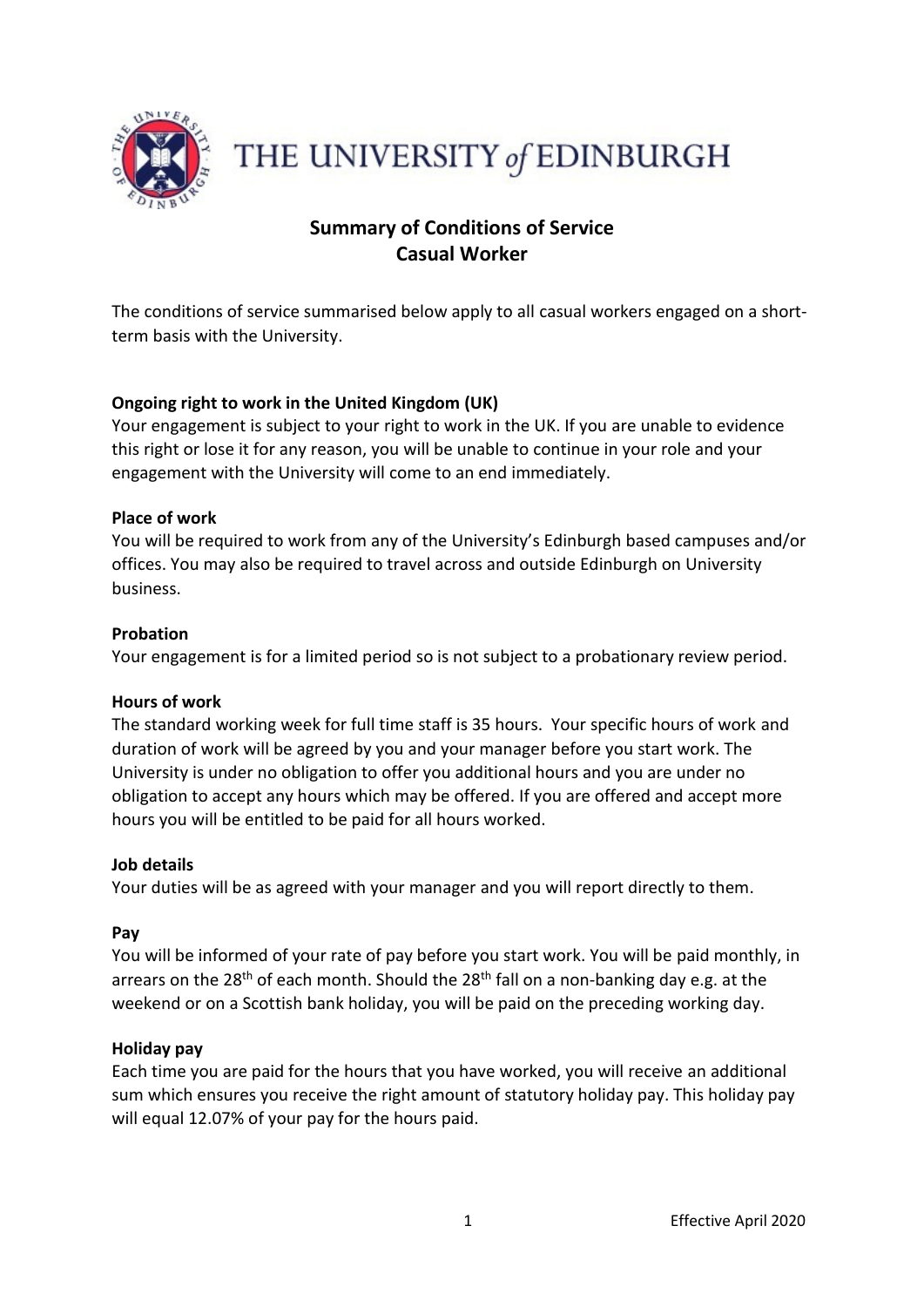## **Notice**

If you do not wish to be considered for further casual work you should let your line manager know at the earliest opportunity.

We may terminate your engagement with immediate effect in the event that you are found to have committed an offence considered to be serious misconduct.

## **Training**

Your manager will let you know what training the University will provide and you must complete to fulfil your role. This may include compulsory on-line learning modules as well as face-to-face training courses and workshops.

You should also take time to familiarise yourself with the training you need to undertake to comply with the University's policies. More information can be found on the University's HR webpages.

## **Sick leave and pay**

You must let your line manager know if you are unable to attend work due to sickness or injury. You will not be entitled to occupational sick pay but you may be entitled to statutory sick pay or other statutory benefits if you meet certain earnings and other requirements. You can find more information a[t https://www.gov.uk/statutory-sick-pay](https://www.gov.uk/statutory-sick-pay) .

## **Pensions**

You will not be automatically enrolled in a pension scheme due to the length of time you will be working with us. However, if you wish, you may join the relevant pension scheme at any time if you meet the eligibility criteria. If you want to join the pension scheme you should contact the Pensions Department at<https://www.ed.ac.uk/finance/pensions> to find out more.

If your situation changes and you are engaged to work continuously for three months or more with the University, the Pensions Department will assess your eligibility for automatic enrolment into a pension scheme at that time.

## **Confidentiality**

You must not disclose any information of a confidential nature regarding the University's activities, its staff and/or students or associated third parties, during or after your engagement with us. Any disclosure of confidential information which falls outside the proper course of your assignment will be treated as a serious disciplinary offence.

## **Information Technology and Information Security**

You are required to comply with the University's policies and guidance on the use of its computing and network facilities and information security which you can find on the University's Information Security webpages at [https://www.ed.ac.uk/infosec/information](https://www.ed.ac.uk/infosec/information-protection-policies)[protection-policies.](https://www.ed.ac.uk/infosec/information-protection-policies) Failure to comply may lead to the termination of your engagement with us.